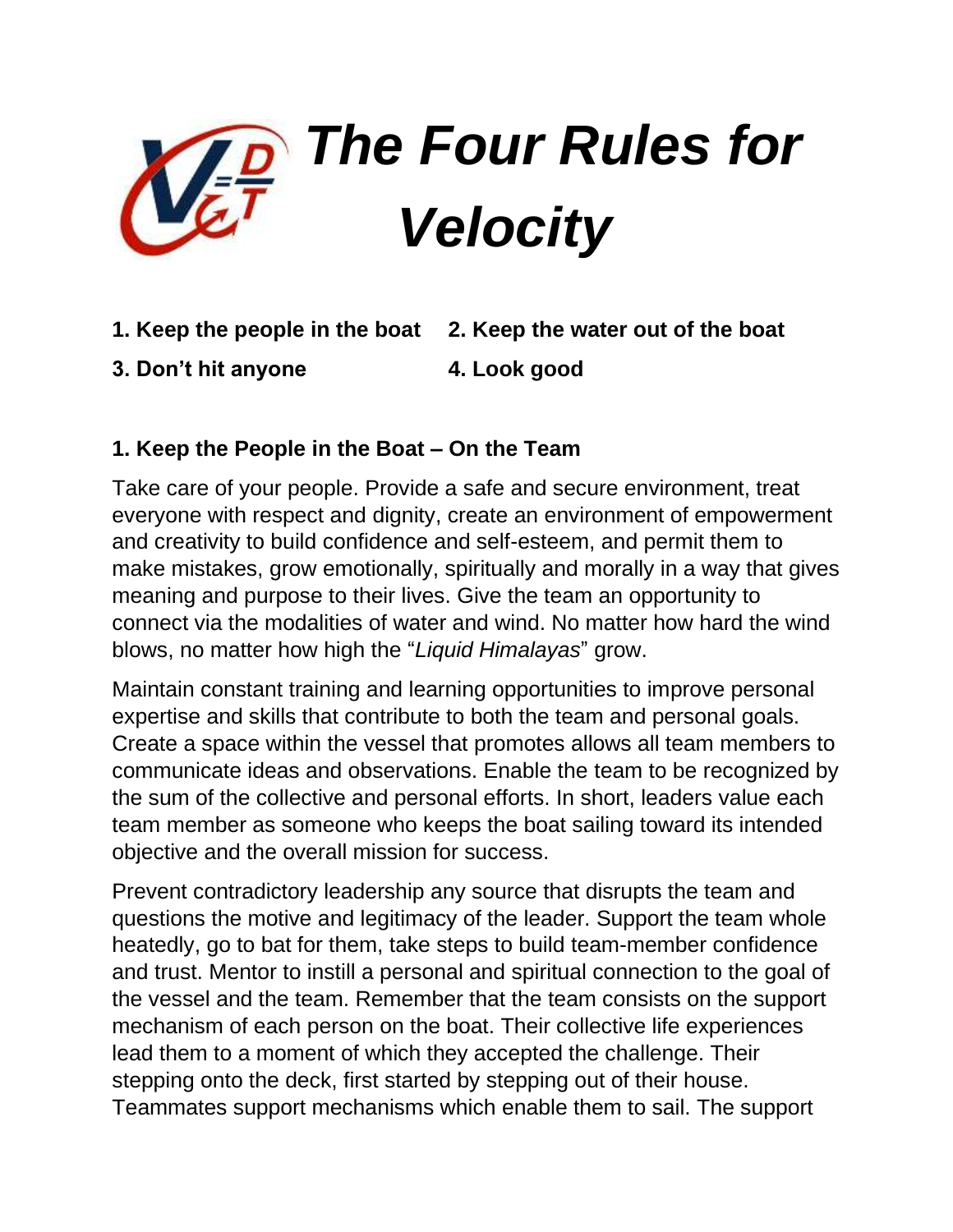mechanisms; family, friends and loved ones, each expect the Captain will place return the teammate a better person than before they left.

The time as the team spends away from their support must have a meaningful impact to the entire family upon return. Ideally, the family support should feel as if they are part just as part of the team as the sailor. The team should be able to problem solve boat and personal issues that prevent their total focus on the team vision and purpose. Each teammate must have interest in each other's life and well-being.

*(Note the use of leaders, not "The Captain")*

## **2. Keep the Water Out of the Boat – Protect Them**

Safety is the primary priority of every team. It does not happen without intentional effort. If there is training availible, take it as a team. Teammates have different learning styles, so safety briefings need to have a) Briefing Placards (like airlines), b) scripted brief and c) demonstrations. Each crew member should be able to give the entire briefing. Practice! Get out on soft water to train for medium water, then medium to train for hard. The first time you put up a storm sail should not be in a storm. The first time you hit the water with a PFD should be in a pool. Doing this as a team reinforces rule 1) KEEP PEOPLE IN THE BOAT.

## **3. Don't Hit Anyone – Conflict Resolution**

Conflict that isn't confronted is conflict unresolved. Leadership must be ready and capable to resolve conflicts, regardless of the magnitude of the problem. Leaders need to be skilled in relationship building with empathy, exhibiting a caring attitude about individual success and professional growth.

The Captain needs to develop and give cross training relationships, provide leadership opportunities and provide resources, tools, support to watch captains, training captains and shore crew.

Transparency and accountability practices enable individual team members to resolve internal conflicts. Resolve disruptive issues at the lowest level possible. Leadership requires a keen eye for disruptions in the personal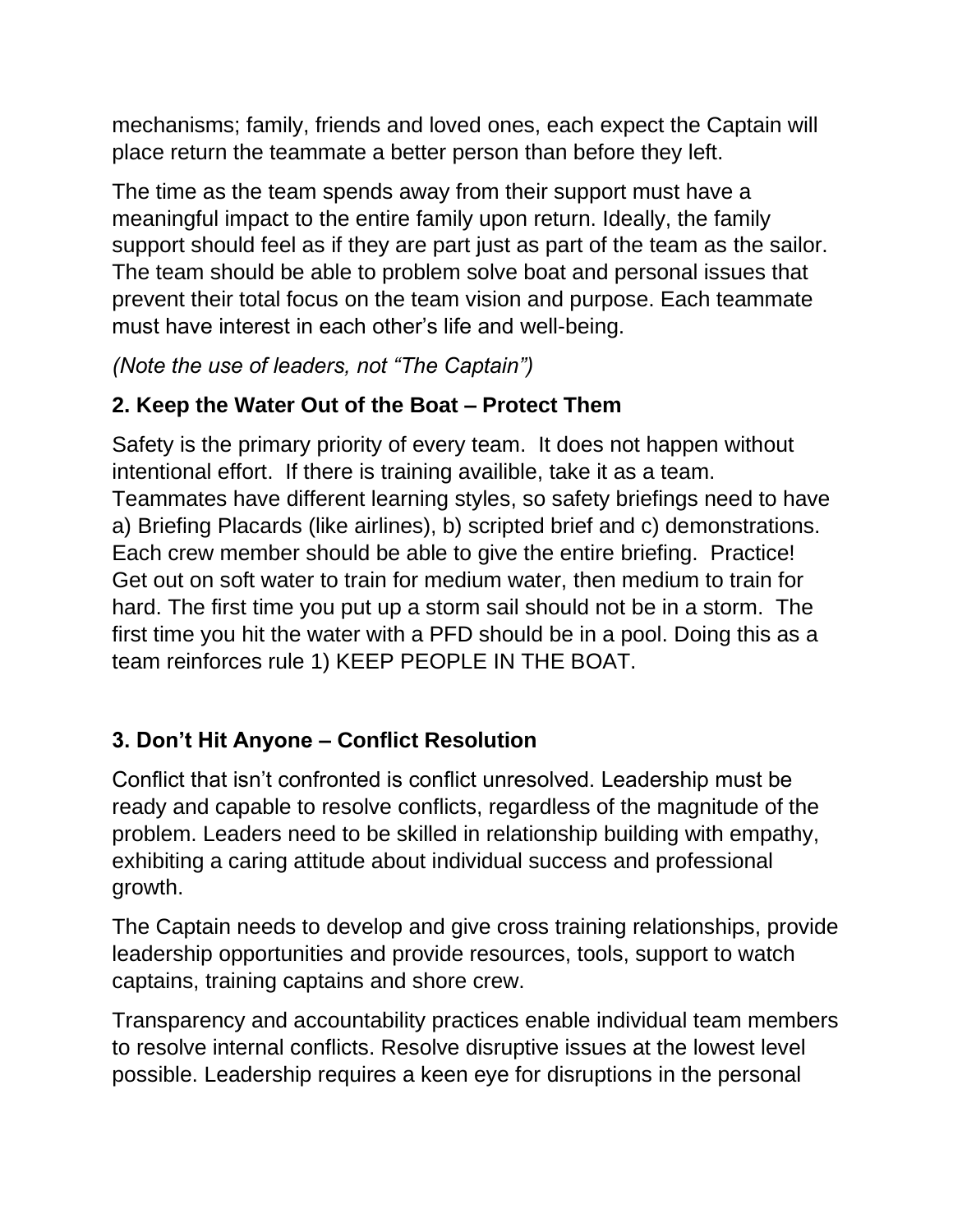lives of team members that interferes with their ability to perform at high levels of success. Before jumping into a cat fight think about the timing.

# **A. Right Timing**

Leaders who avoid conflict at all cost will find themselves regretting it later. Timing is everything when it comes to managing conflict, and the best time to take action is when there is hard evidence that actions are/may negatively impacting the performance of the team or boat. If everyone around you knows it must be dealt with and you are still waiting to act, you are losing the respect of your peers and those you lead. Leadership is about taking action and confronting the issues before it's too late. Do not let the issue affect the team's performance or it adds to the reputational risk of the team.

## **B. Know Your Boundaries**

Conflict is complicated so it needs boundaries. The boundaries should not be the gap between the stick and the ass of the person being tolerated. It just might be a little late and complicated by then. So it would be important to express limitations and boundaries of your team. Everyone deals with conflict differently, so you must know the risks and rewards of conflict resolution within the boundaries of each of your employees.

The team needs to know they tend to cross the line through careful observation; identify behavioral tendencies that seem to trigger certain attitudes, provoke mindset shifts, or demonstrate a lack of self-awareness. Only through consistent coaching/practice sessions can a leader begin to set precedence and reinforce performance expectations. Establishing standards will help prevent conflict from arising.

## **C. Respect Differences**

Realize your boat team is a team made up of other teams. Many on your team have lead other boat teams and a wealth of experience and diversity. Rather than impose your influence, hierarchy or rank – respect the unique differences in people and learn to see things from differing points of view so you can better understand how to avoid conflict in the future.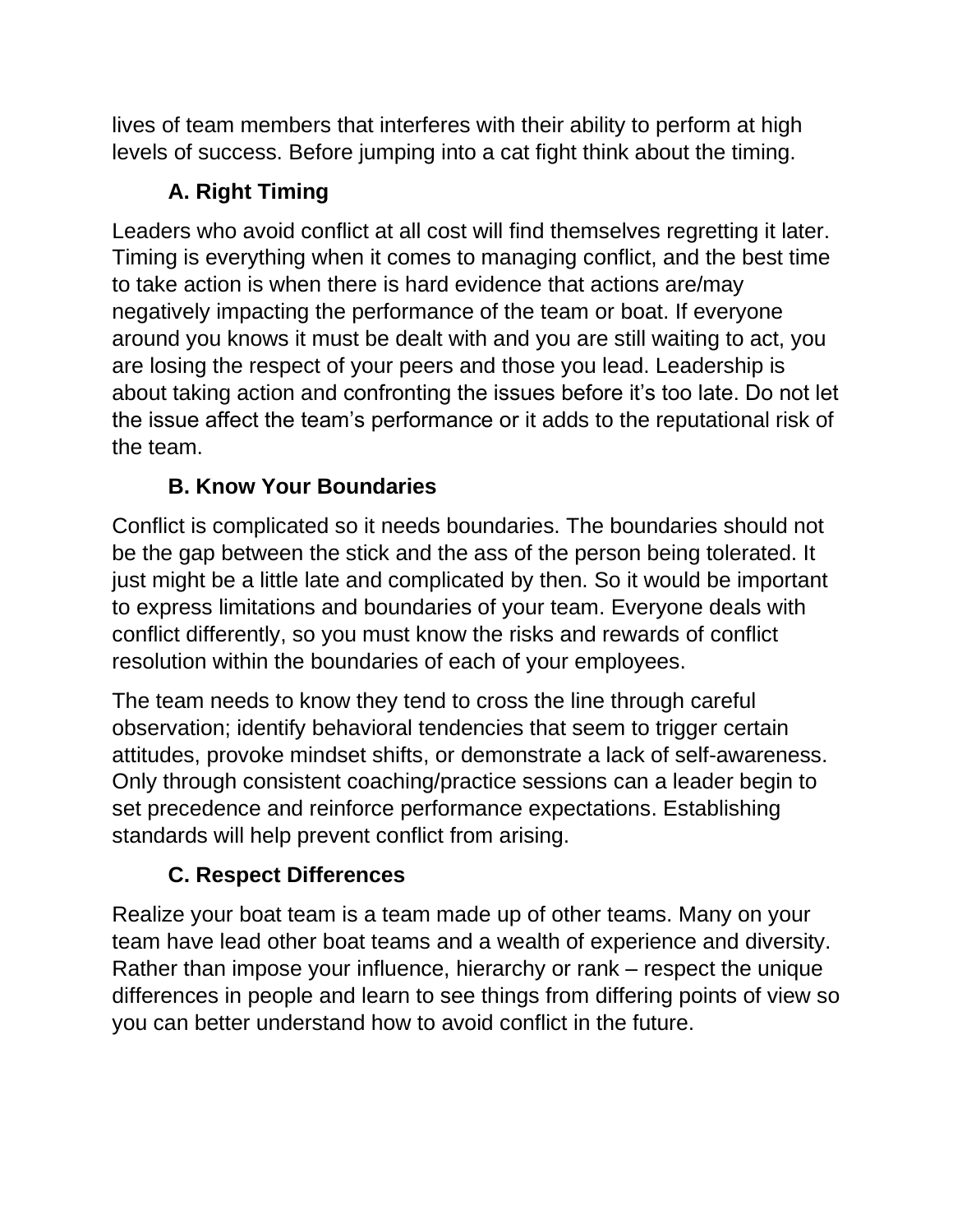### **D. Confront the Tension**

Leadership is often about doing the things that most other people don't like doing. Conflict resolution is one of those things – but as leaders we must confront the tension head-on. Don't wait, but rather activate your leadership to address the conflict before circumstances force your hand. Emotions will come into play and they must be managed. Often in conflict, it is the emotional things that are the most difficult to deal with.

As such, we must confront rather than allow it to fester because we failed to address the adversity when it first became apparent. Adversity is very big when it is all you can see. But it is very small when in the presence the sea, the wind and the teams that surrounds you.

Perception is not always reality and oftentimes we don't confront the most obvious situation before us because we let other points of view distort what we believe to be true. Effective leaders have the self-awareness and use wisdom and council to confront and diffuse tension. Leadership is about anticipating the unexpected. Trust yourself enough to take action. Effective leaders create authentic relationships with their teams.

### **4. Look Good – Boat (Crew) Identity**

'Looking Good' goes beyond the name of the vessel on a shirt sailors wear. A Skipper should continually work hard in order to promote a boat dentity and harmony. The crew will be proud to attach themselves to a fun well organized boat, win or lose. In order to accomplish this there are three components working in unison that solidify a 'Boat Identity'.

## **A. Create a Sense of Belonging**

Every human being has a need to attach themselves to something that gives them a sense of belonging. It is in the Skipper's best interest to ensure their crews needs are being met. If not the Skipper's themselves, then a task should be given to a crew-boss to actively and purposefully create a 'Boat Identity'. Crews having a 'singular boat identity' do it so well, that external observers recognize the authenticity of the crew relationships. Win, place or finish – teams that have a well-established 'Boat Identities' tend to stick together for longer periods of time and consistently perform well. They understand their roles in sailing and managing each other's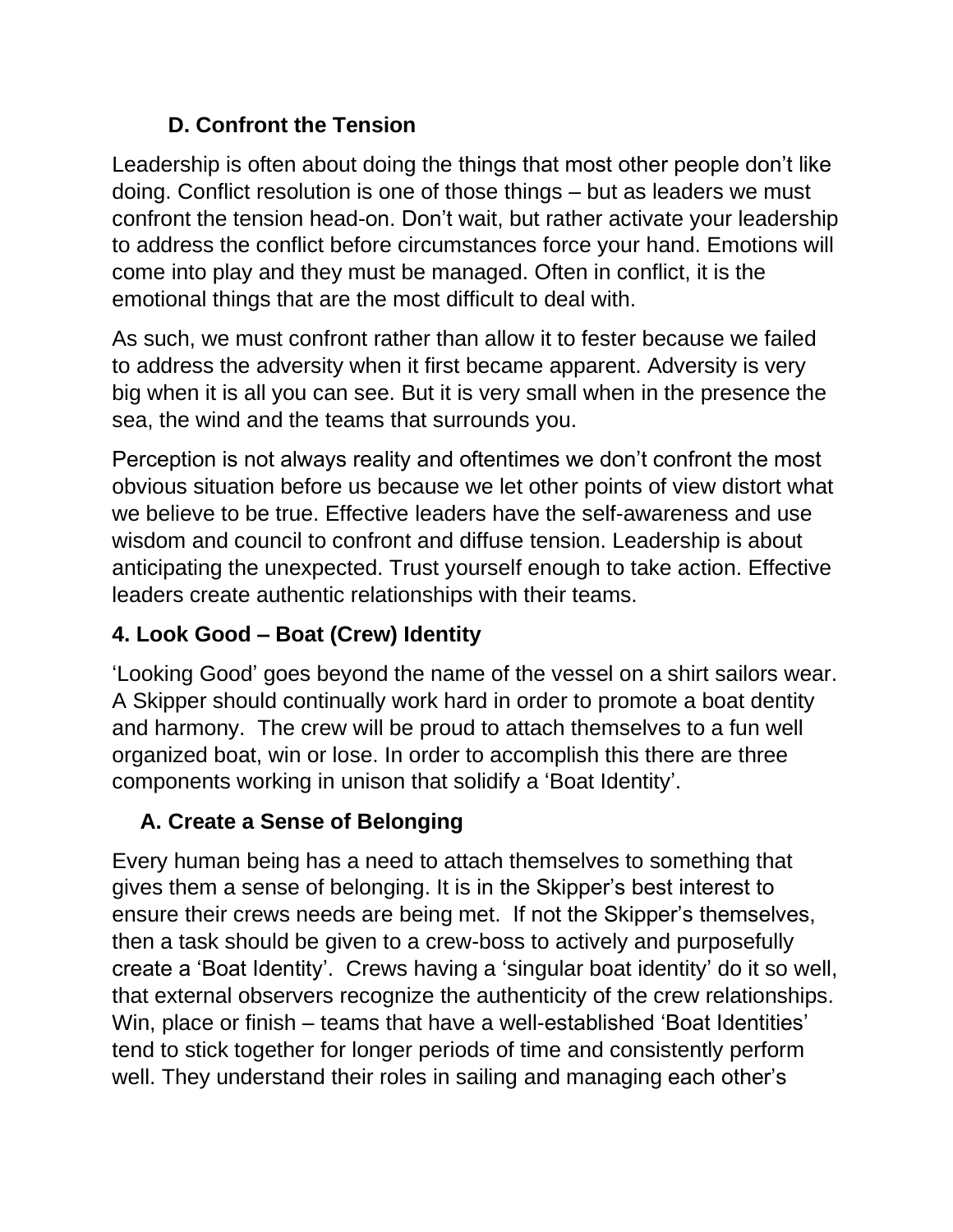expectations while training and racing. Each crew member's persona enhances 'Boat Identity' when expressed and managed.

On Velocity, in distances races, we ensure that each crew member identifies and shares their personal goals for wanting to be a crew member. We call it the 'Compass of Success'. In order to create a positive 'Boat Identity', we try to align the goals of the crew so we can develop this sense of belonging. We post these goals inside the boat for all to see and refer to them at shift changes. We refer to it as 'The Compass of Success'.

#### **B. Create Fun**

In my younger years, playing football in University, I won the wide receivers ping-pong tourney. This inter-squad competition enhanced the overall team identity that later lead us into a bowl game at the end of the regular season. Later I found out that the coach was prompting the Team Captains to encourage the inter-squad competitions to promote fun,,, it was an intentional effort to build the team besides practice, practice, practice.

On Velocity, we make conscious efforts to inject fun off of the boat. Last year in a race, we unfortunate decided to retired (zero wind in a 36,000 lbs. of boat). However, we had an unbelievable ping pong tourney in a local bar afterwards. That small inject of fun, immediately brought the crew together after a disappointing non-finish. Later in the year, after finishing second, the crew had a hilarious cornhole competition in-the-midst-of five hundred onlookers. It was a fantastic crew experience that was just as beneficial as the 'Lee Bow' at the finish of a ninety-mile race. Ferrying the boat back to home port, on both occasions were identical experienced because of the fun off of the boat.

#### **C. Infectious Attitudes**

Providing a 'sense of belonging' while 'creating fun' by themselves alone should provide measurable benefits for any Skipper. But to truly solidify the impact, Skippers need to do it in a way that is infectious to family, friends and aquatintists. Your team communication strategy has to include the families and loved ones of your crew. Open door policies for families can really have appositive impact. A crew member doesn't who is stealing time from a family, can cause conflict in the boat and in their personal life.